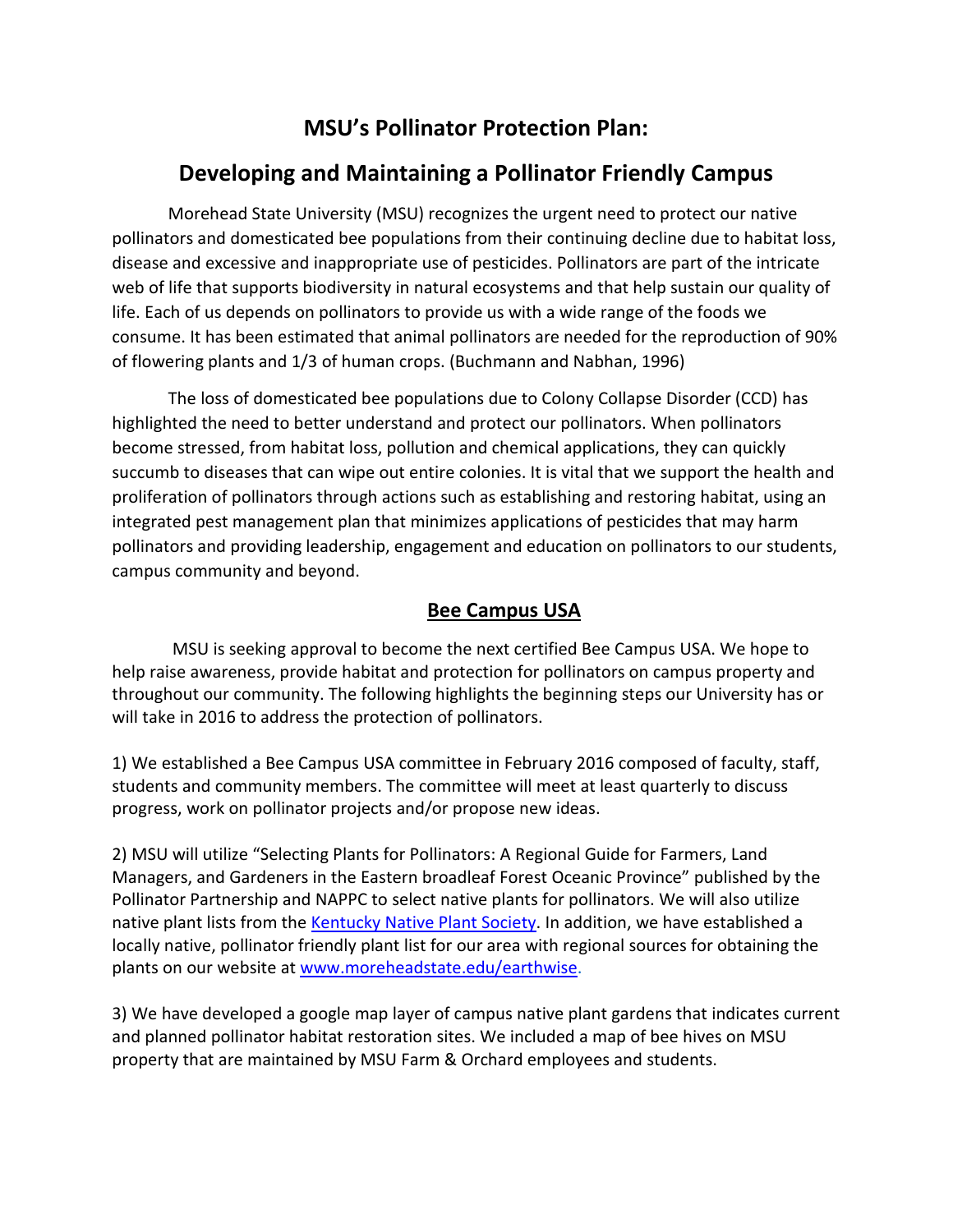4) The committee has developed an integrated pest management plan and best practices for using pesticides on campus properties.

5) We will host an annual campus events to raise awareness of the importance of pollinators. During 2016, we will combine our Tree Campus USA and Bee Campus USA celebrations with an event on March 30th at the bell tower on campus. We will have a chalk it up event, in which students can write and draw pictures on the sidewalk about the importance of trees and pollinators. We will have informational posters, giveaways and a trivia game too. On April 1st, we will be planting native trees and plants in the new Carbon Pocket Park outdoor classroom behind Normal Hall and adjacent to the Space Science Center. We will also install a new educational sign about protecting pollinators in this area. We will show the movie "Vanishing of the Bees" at our Earth Day Film Festival on April 16th during the Kentucky Proud Expo at the Morehead Convention Center. All events will be published in our school news, website, and social media.

6) MSU's Center for Environmental Education will sponsor and track annual student servicelearning projects to enhance pollinator habitats on and off campus. Service learning projects for 2016 include an all-day field trip for K-12 local schools in partnership with MSU's Department of Biology and the Forest Service. Activities during the field trip will teach local students about pollinator habitats and protection. Professor Jen O'Keefe will present workshops at the local Beekeeping School on February 27th at Maysville Community and Technical College about her work typing honey by studying pollen spores from the MSU Farm's honey harvest over the past 3 years. This information can be used to identify the types of pollen the honey bees are preferring so that more of those plants can be planted to support the bees. Holly Niehoff, Sustainability & Safety Specialist will provide a training workshop and information on pollinator protection and habitats at the annual community Town & County event held at the Rowan County High School on March 22nd, 2016. MSU's Office of Environmental Health and Safety will provide training on proper pesticide use and application for our ground maintenance employees and farm/orchard employees in April 2016 and annually thereafter.

7) In addition to the signage posted on campus, the MSU Earthwise Eagles website will maintain information on our pollinator protection plan and update the site regularly. They will work with various stakeholders on and off campus to promote pollinator habitat creation and protection.

#### **About Us**

Morehead State University is nestled in the foothills of the Appalachian Mountains in Morehead, Kentucky. The region is included in #221 of the Bailey's Ecosystem Provinces and is considered the Appalachian Plateaus topography. It is dominated by deciduous forests in the USDA Hardiness Zone 6.

Several areas on campus already support a diverse population of pollinators and other spots are being developed. The areas we currently have include: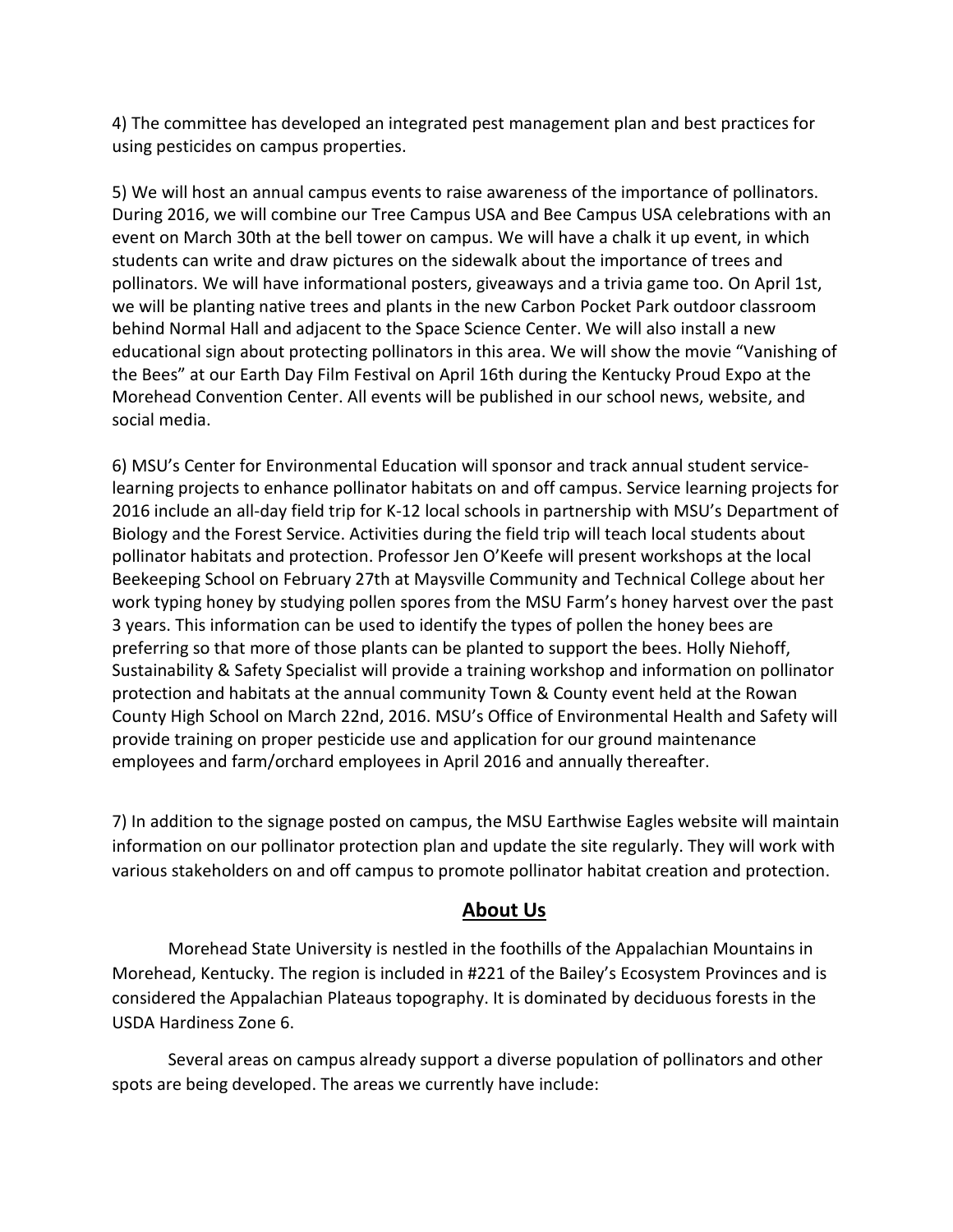- The **Outdoor Classroom** behind Lappin Hall has native plants & trees, a rain garden, composting and rain barrel catchment system.
- A parking lot storm water diversion garden with native plants was installed for Earth Day 2014 in the parking lot behind Howell McDowell.
- The [Governor's Garden](http://agpolicy.ky.gov/gardens/Pages/default.aspx) is located beside Reed Hall and has a variety of vegetables growing seasonally, produce is donated to local charities for the needy. (This will be relocated to a different area on campus in Spring 2016)
- MSU has a 30 acre lake [\(Eagle Lake\)](http://www.moreheadstate.edu/content_template.aspx?id=6707&terms=eagle%20lake) on the northern edge of the campus surrounded by roughly 645 acres of conservation forest land owned by the University with wildflowers & plants, wetlands, streams and hiking trails. This area is designated a Certified Wildlife Habitat by the National Wildlife Federation.
- The [Derrickson Agricultural Complex](http://www.moreheadstate.edu/content_template.aspx?id=6705&terms=derrickson%20farm) is a 325 acre farm that supports a variety of agriculture crops. It has beehives near the greenhouses that staff and students care for.
- [MSU's Browning Orchard](http://www.moreheadstate.edu/content_template.aspx?id=10243&terms=orchard) is a 166 acre orchard that has a variety of heirloom apple trees and beehives that staff and students care for.
- In the spring of 2016, MSU Center for Environmental Education will be creating a new outdoor classroom called the Carbon Pocket Park. This area will contain a variety of native plants and pollinator habitat. The Bee Campus Committee will be installing a permanent 24" x 24" outdoor sign in this area with information about pollinators and their protection. They will also install Pesticide Free Zone signs at both outdoor classrooms.



#### • **[Campus Map of Pollinator Friendly Areas](https://www.google.com/maps/d/u/0/edit?mid=zNw3nue86jHY.kPSBbzQ0GpOA)**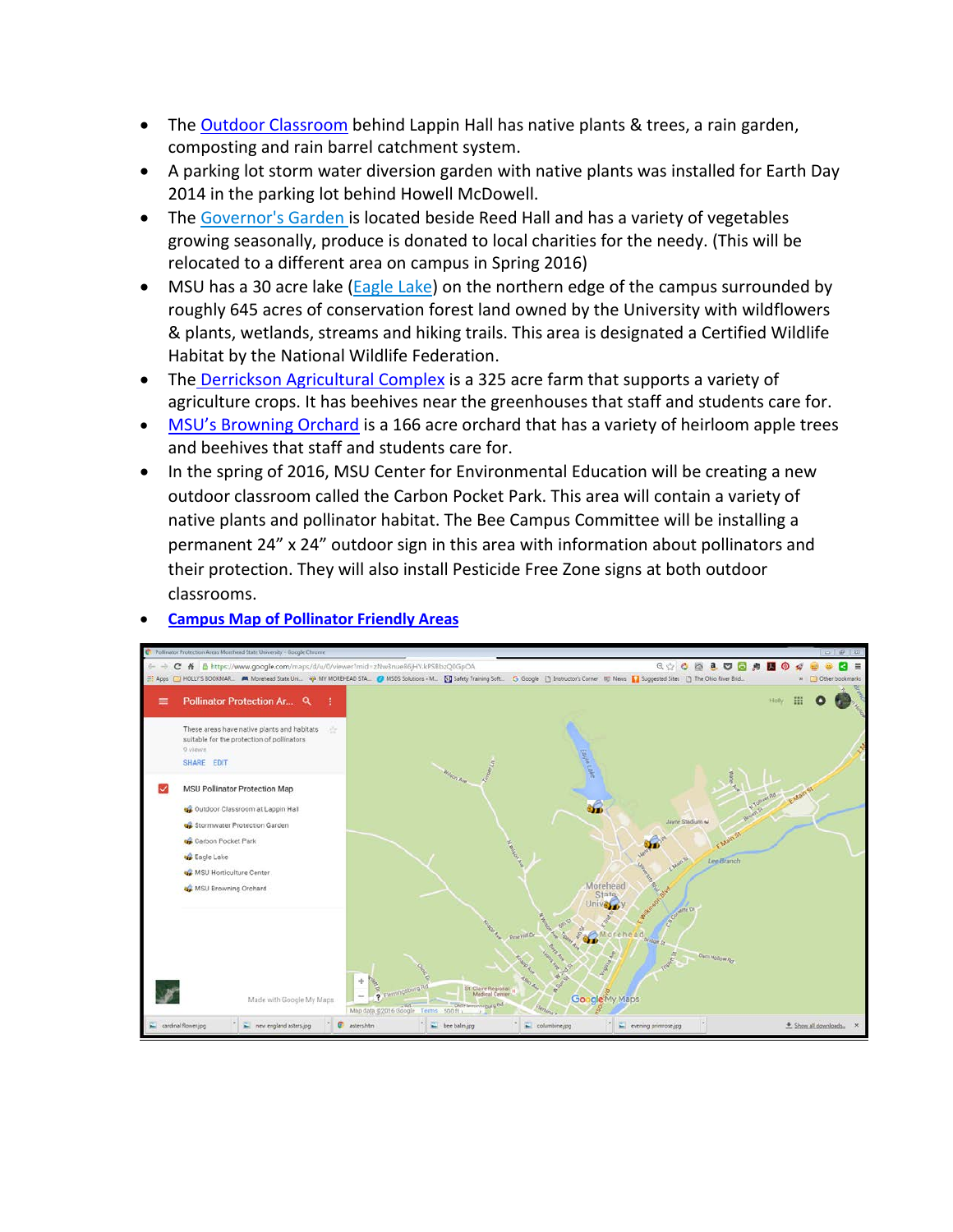MSU's Sustainability Committee developed a **Sustainability Strategic Plan** for 2015 - 2020. Several aspects of the plan work together to protect our natural resources and wildlife, including pollinators. These include:

- Utilize native plant species in landscaping and eliminate the use of invasive plant species.
- Expand naturalized habitat to decrease the amount of managed turf grass, reducing the amount of maintenance and improving storm water runoff.
- Reduce fertilizer, herbicide and pesticide usage.
- Decrease erosion and storm water pollution.
- Utilize compost to increase soil nutrients and health.
- Develop nature programs that incorporate outdoor connections and knowledge.

| Locations                                  | <b>Common Name</b>                      | Genus, Species                    | Photo |
|--------------------------------------------|-----------------------------------------|-----------------------------------|-------|
| <b>Lappin Hall</b><br>Outdoor<br>Classroom | Common<br>Milkweed                      | Asclepias syriaca                 |       |
|                                            | Purple Coneflower                       | Echinacea<br>purpurea             |       |
|                                            | Swamp Milkweed                          | Asclepias<br>incarnate            |       |
|                                            | <b>Hoary Mountain</b><br>Mint           | Pycnanthemum<br>incanum           |       |
|                                            | Tennessee<br>Coneflower                 | Echinacea<br><b>Tennesseensis</b> |       |
|                                            | Goldenrod<br>(Kentucky State<br>Flower) | Solidago sp.                      |       |
|                                            | <b>Evening Primrose</b>                 | Oenothera biennis                 |       |

## **Campus Native Wildflower List**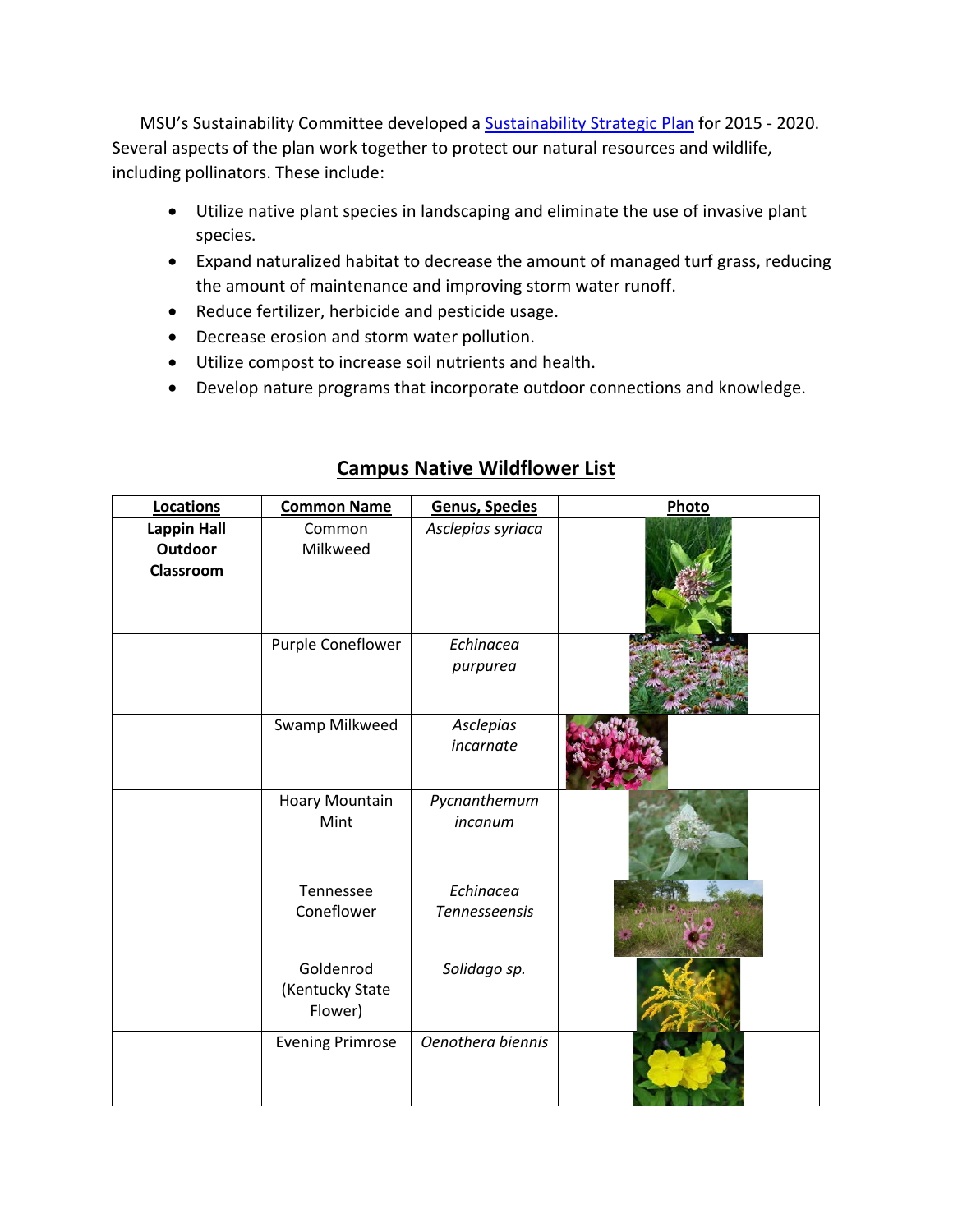|                                                                                              | Columbine              | Aquilegia<br>Canadensis   |  |
|----------------------------------------------------------------------------------------------|------------------------|---------------------------|--|
|                                                                                              | <b>Bee Balm</b>        | Monarda didyma            |  |
|                                                                                              | Asters                 | Aster sp.                 |  |
|                                                                                              | New England<br>Asters  | Aster                     |  |
|                                                                                              | <b>Cardinal Flower</b> | Lobelia cardinalis        |  |
|                                                                                              | <b>Big Bluestem</b>    | Andropogon<br>gerardii    |  |
| <b>Storm water</b><br>diversion garden<br>in parking lot<br>behind Howell<br><b>McDowell</b> | Boneset                | Eupatorium<br>perfoliatum |  |
|                                                                                              | Purple Coneflower      | Echinacea<br>purpurea     |  |
|                                                                                              | Swamp Milkweed         | Asclepias<br>incarnate    |  |
|                                                                                              | <b>Blazing Star</b>    | Liatris sp.               |  |
|                                                                                              | <b>Cardinal Flower</b> | Lobelia cardinalis        |  |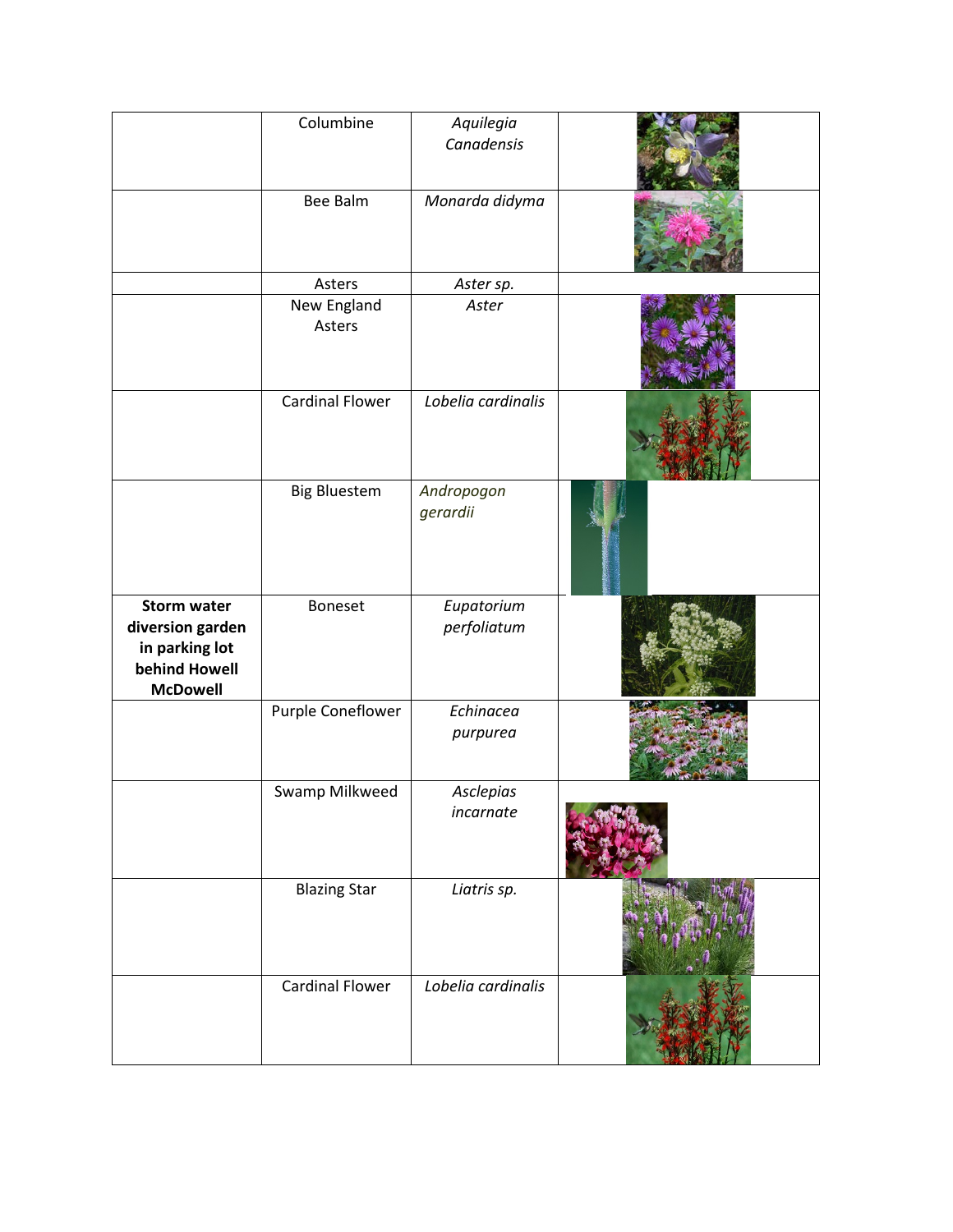| Orange Milkweed | Asclepias tuberosa         |  |
|-----------------|----------------------------|--|
| Bee Balm        | Monarda didyma             |  |
| Sedge sp.       | Sedge sp.                  |  |
| Little Bluestem | Schizachyrium<br>scoparium |  |

\*Note: There are more native plants in the Eagle Lake forest and wetland areas. In addition, there will be more plants added to the Carbon Pocket Park in spring 2016.

# **Campus Tree List**

| <b>COMMON NAME</b>               | <b>SCIENTIFIC NAME</b>             |
|----------------------------------|------------------------------------|
| Eastern Redbud                   | Cercis canadensis                  |
| White Flowering American Dogwood | Cornus florida                     |
| Pink Flowering American Dogwood  | Cornus florida var. rubra          |
| Saucer Magnolia                  | Magnolia x soulangiana             |
| Southern Catalpa                 | Catalpa bignonioides               |
| <b>Thornless Honeylocust</b>     | Gleditsia triacanthos var. inermis |
| <b>Smoke Tree</b>                | Cotinus coggygria                  |
| Ginko, Maidenhair Tree           | Ginko biloba                       |
| <b>Silver Maple</b>              | Acer saccharinum                   |
| <b>Red Maple</b>                 | Acer rubrum                        |
| White Oak                        | Quercus alba                       |
| Pin Oak                          | Quercus palustris                  |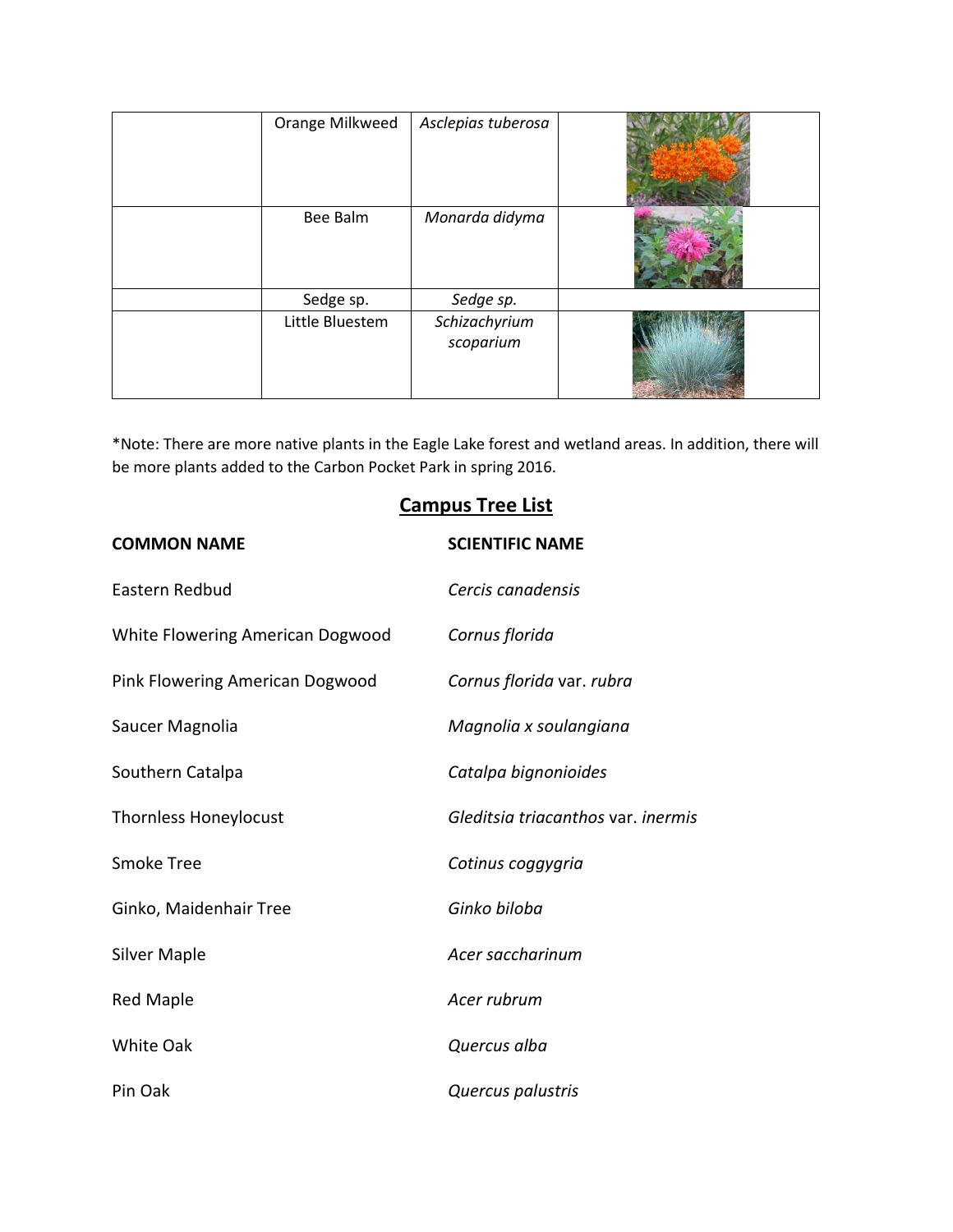| <b>Red Oak</b>                        | Quercus rubra                                |
|---------------------------------------|----------------------------------------------|
| Green Ash                             | Fraxinus pennsylvanica                       |
| White Ash                             | Fraxinus americana                           |
| American Beech                        | Fagus grandifolia                            |
| Yellowwood                            | Cladrastis kentukea                          |
| Southern Magnolia                     | Magnolia grandiflora                         |
| <b>Eastern White Pine</b>             | Pinus strobus                                |
| <b>Canadian Hemlock</b>               | Tsuga canadensis                             |
| Norway Spruce                         | Picea abies                                  |
| American Holly                        | Ilex opaca                                   |
| <b>Foster Holly</b>                   | <i>Ilex × attenuata 'Fosteri'</i>            |
| *Bloodgood Japanese Maple             | Acer palmatum 'Bloodgood'                    |
| *Threadleaf or Cutleaf Japanese Maple | Acer palmatum var. dissectum 'Atropurpureum' |

## **Kentucky Invasive Species List**

Although some non-native plant species display colorful flowers and are popular as garden ornamentals, they can be highly invasive and destructive to a natural environment. Many introduced, or "exotic" plants were planted to decorate homes and gardens. Over the years, they have escaped cultivation and have infested natural areas. Because they are growing in an environment that lacks natural controls (diseases, predation), they have an advantage over native species and can easily out compete them for habitat. This causes an imbalance in the ecosystem and threatens the biodiversity of the area.

The Kentucky Exotic Pest Plant Council, Kentucky affiliate of the Southeast Exotic Pest Plant Council, has the responsibility of keeping a list of the most severely invasive plant threats to Kentucky. Their current list can be seen at [http://www.se-eppc.org/ky/list.htm.](http://www.se-eppc.org/ky/list.htm)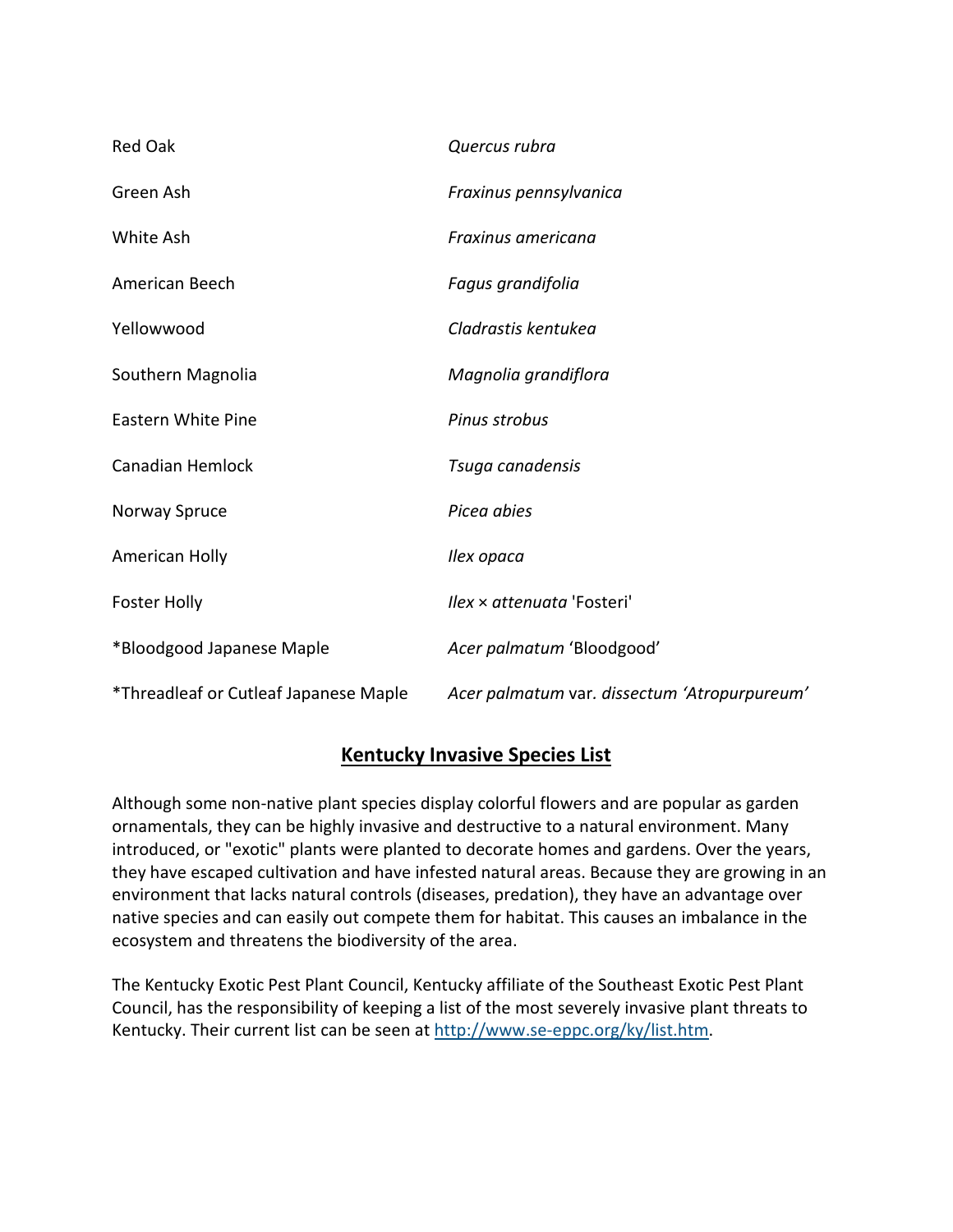Although there are many invasive species threats, the following are considered the top ten worst plant threats in Kentucky:

[Bush Honeysuckle](http://www.nps.gov/plants/alien/fact/loni1.htm) rapidly invade and overtake a site, altering habitats by decreasing light availability, depleting soil moisture and nutrients, and possibly by releasing toxic chemicals that prevent other plant species from growing in the vicinity.

[Chinese Silvergrass](http://www.invasive.org/weedcd/pdfs/wow/chinese-silvergrass.pdf) forms extensive infestations by escaping from older ornamental plantings to roadsides, forest margins, and adjacent disturbed sites, especially after burning.

[Garlic Mustard](http://www.invasivespeciesinfo.gov/plants/garlicmustard.shtml) invades a forest through a disturbance such as tree fall or trail construction. Prolific seed production and lack of natural predators allow it to quickly dominate the ground cover.

[Japanese Knotweed](http://www.invasive.org/eastern/biocontrol/12Knotweed.html) spreads quickly to form dense thickets that exclude native species and are of little value to wildlife, leading to it being described as an environmental weed.

[Japanese Stiltgrass,](http://www.nps.gov/plants/alien/fact/mivi1.htm) also known as Nepalese browntop is especially well adapted to low light conditions. It threatens native plants and natural habitats in open to shady, and moist to dry locations.

[Kudzu](http://www.invasive.org/eastern/biocontrol/25Kudzu.html) smothers, it does not strangle competition, but simply blankets trees with a dense canopy, through which little light can penetrate.

[Multi-Flora Rose](http://www.invasivespeciesinfo.gov/plants/multiflorarose.shtml) has invaded a large number of habitats, from hillside pastures, fence rows, rights of way, and roadsides to forest edges and the margins of swamps and marshes.

[Oriental Bittersweet](http://www.nps.gov/plants/alien/fact/ceor1.htm) is a serious threat to plant communities due to its high reproductive rate, long range dispersal, ability to root sucker and rapid growth rate.

[Purple Loosestrife](http://www.invasive.org/eastern/biocontrol/11PurpleLoosestrife.html) alters the biogeochemical and hydrological processes in wetlands.

[Winged Burningbush](http://www.nps.gov/plants/alien/pubs/midatlantic/eual.htm) seeds are eaten and dispersed by birds and other animals, and this has contributed to its spread. Now widely naturalized and invading natural habitats, Winged Burningbush is considered a noxious weed.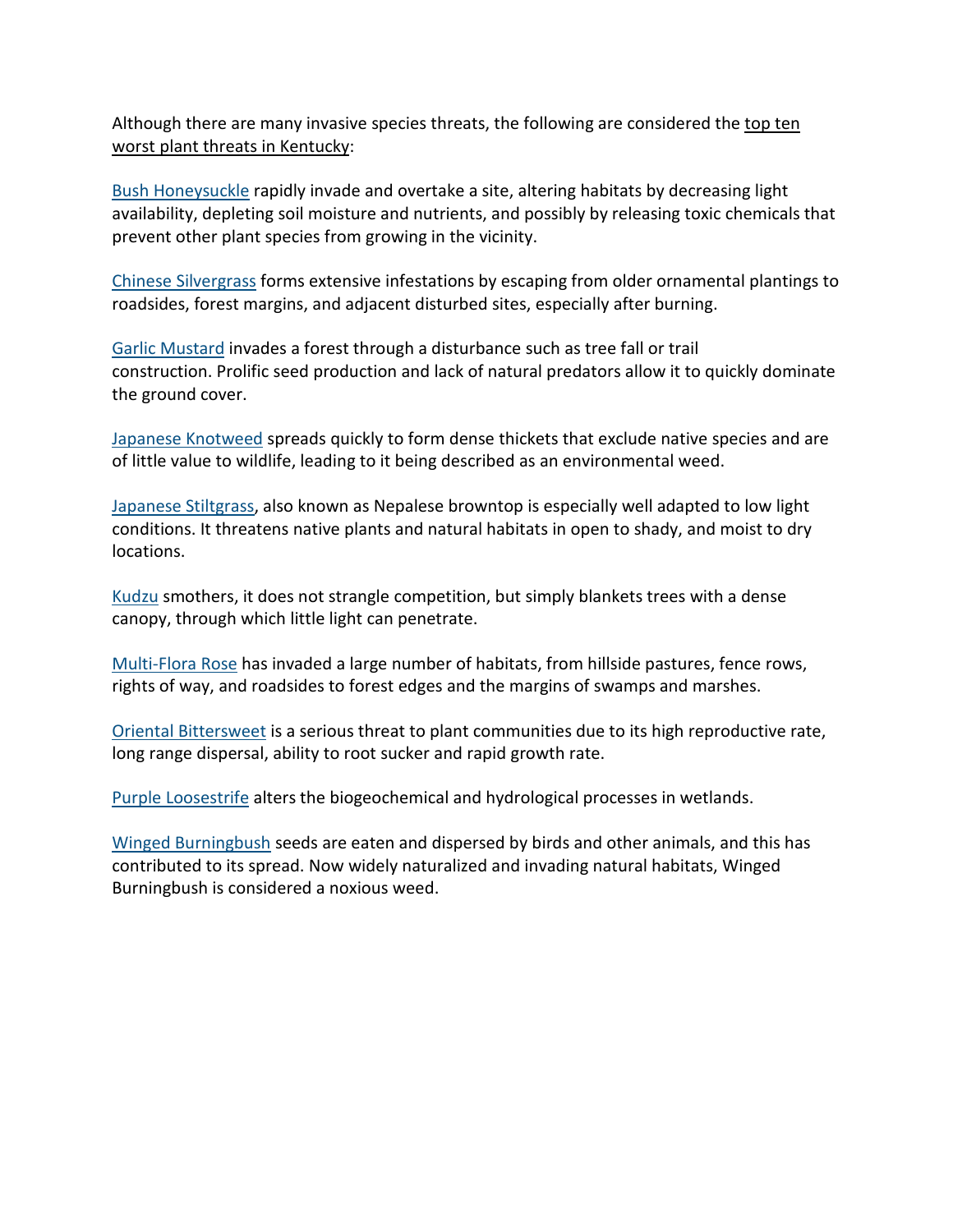# **MSU Integrated Pest Management Plan Best Practices for Pest Control on Campus Grounds**

# **Definition**

Integrated pest management (IPM) is a sustainable approach to managing pests that combines biological, cultural, mechanical, physical and chemical tools in a way that minimizes economic, health and environmental risks. IPM creates a safer and healthier learning environment by effectively managing pests and reducing unnecessary exposures to pesticides.

# **Applicators**

Only MSU employees or contractors with a current valid Kentucky State Pesticide License may apply chemical fertilizers and/or pesticides on MSU property. These state licensed applicators must first pass a written exam and attend approved annual training to obtain and maintain their license. All pesticide applicators must wear and/or use the proper protective equipment, strictly follow the product label instructions for use, and comply with all local, state and federal regulations. All Material Safety Data Sheets must be on the MSU Environmental Health and Safety website's MSDS Online system and available for review. For more information on Kentucky Pesticide Operator's and laws refer to the Kentucky Department of Agriculture's website at<http://www.kyagr.com/consumer/agricultural-branch.html>

## **Preventive Measures**

MSU landscaping professionals, contractors, designers and staff shall only select plants varieties for campus landscaping and grounds that are either native to our region and/or proven not to introduce disease, insect problems or become invasive. Plants should be selected based on the specific environmental conditions for the site. This includes naturally available light, water, nutrients and protection. Soil health should be evaluated before establishing new planting areas. Soil amendments should include the use of natural materials whenever possible, including application of compost, manure and organic fertilizers. Maintaining healthy crops through proper sanitation and removal of diseased plantings is important to prevent the spread of plant disease.

## **Monitoring**

Plants should be periodically inspected for disease, lack of nutrients, lack of moisture and pests. If plants are found to have a pest infestation, the pest should be properly identified to ensure that it is not a beneficial insect, or that it may in fact, not harm the plant or be a threat to people.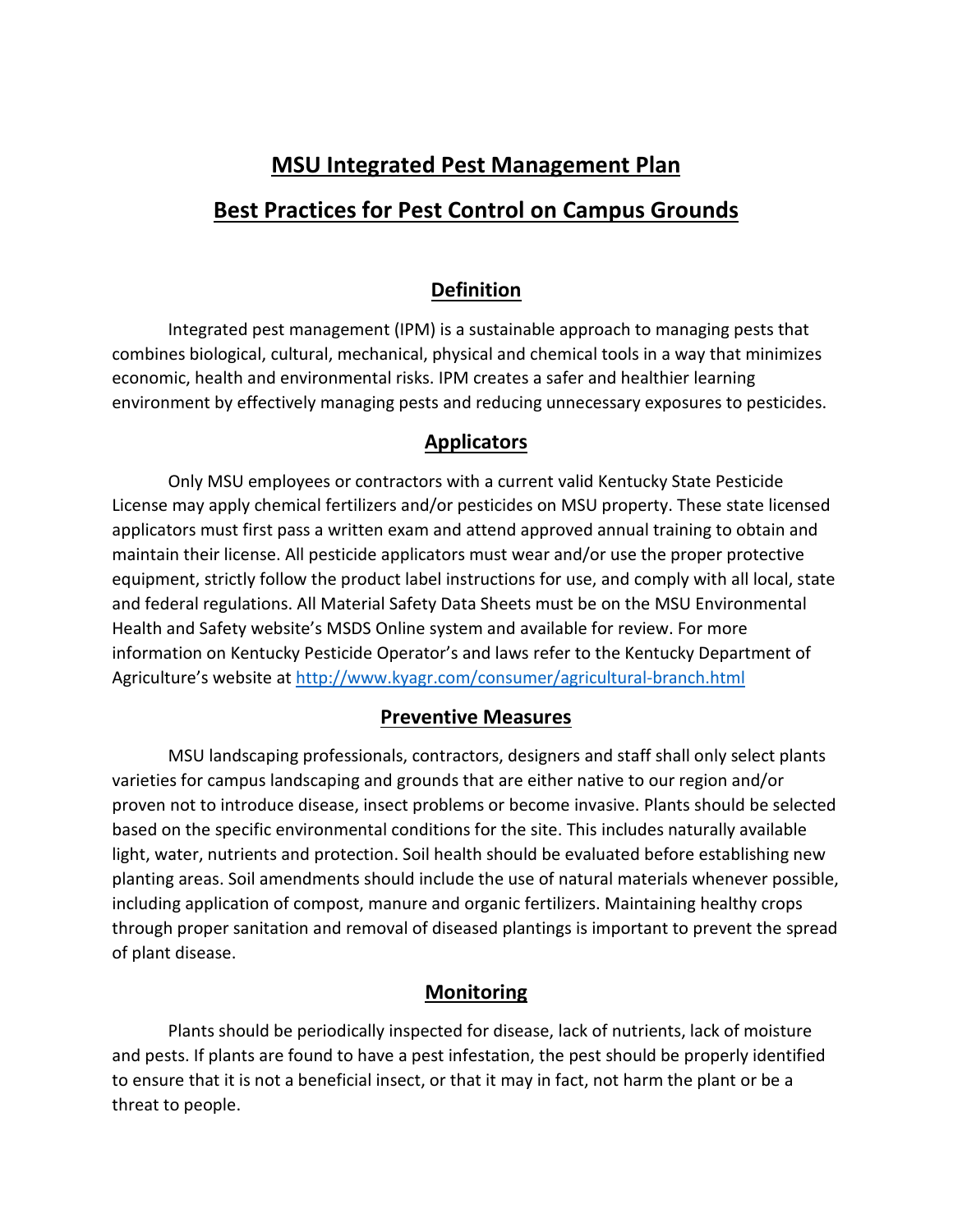#### **Mechanical & Cultural Control**

Practices such as planting pest resistant crops, crop rotation, removing crop residue at the end of season, using trap crops, companion planting, tilling, and creating on farm habitat for predator and parasitoid insects that suppress pest species are important steps to reduce the use of pesticides and should be some of the first options considered when planning yearly crops at the MSU Farm and landscaping areas on campus. Other measures include control by hand picking, hand weeding, bug vacuuming, special types of mulch, protective screening, row cover, and pheromone traps and lures.

#### **Biological Control**

Biological controls include promoting beneficial insects that eat or parasitize target pests. Beneficial insects do not harm people, plants or pets. For maximum effectiveness, they should be released when pest densities are low to medium. Beneficial insects are not a miracle cure. Just as it takes a long time for pest problems to evolve, it also takes time before beneficial's can resolve them. Some nematode applications are also beneficial. The internet has plenty of information on beneficial insects and links to suppliers. We provided a link to a few sites in our sources below. This is in no way an endorsement of any particular website or business organization.

#### **Pesticides**

Pesticide applications should be the last resort. Routine spraying and preemptive treatments are contrary to the philosophy of IPM. Selection of pesticide products should only be made after other controls have failed. Any selection of pesticide should first consider the safest and least toxic products available to humans and the environment. Any product that is labeled toxic to bees and other pollinators should *not* be used unless there is no other product available. Not all products that are harmful to pollinators are labeled as such, so due diligence in selecting the best pesticide is important. (See Neonicotinoid ban below.)

Pesticide application should be made in the early morning hours or late evening hours when bees and other pollinators are less likely to come in contact with it. Plants that are budding and flowering should not have pesticide applied to them until after the blooms have withered and dropped to the ground. Applicators should minimize drift by utilizing a protective cover for other plants and surfaces in the area during the application. All label instructions must be followed, the label is the law.

Proper notice should be made when applying pesticides on campus grounds, including crop fields at the farm and orchard. Signs should be posted in the area that detail the date and time of application, the product applied, and how long citizens should be expected to stay out of the area.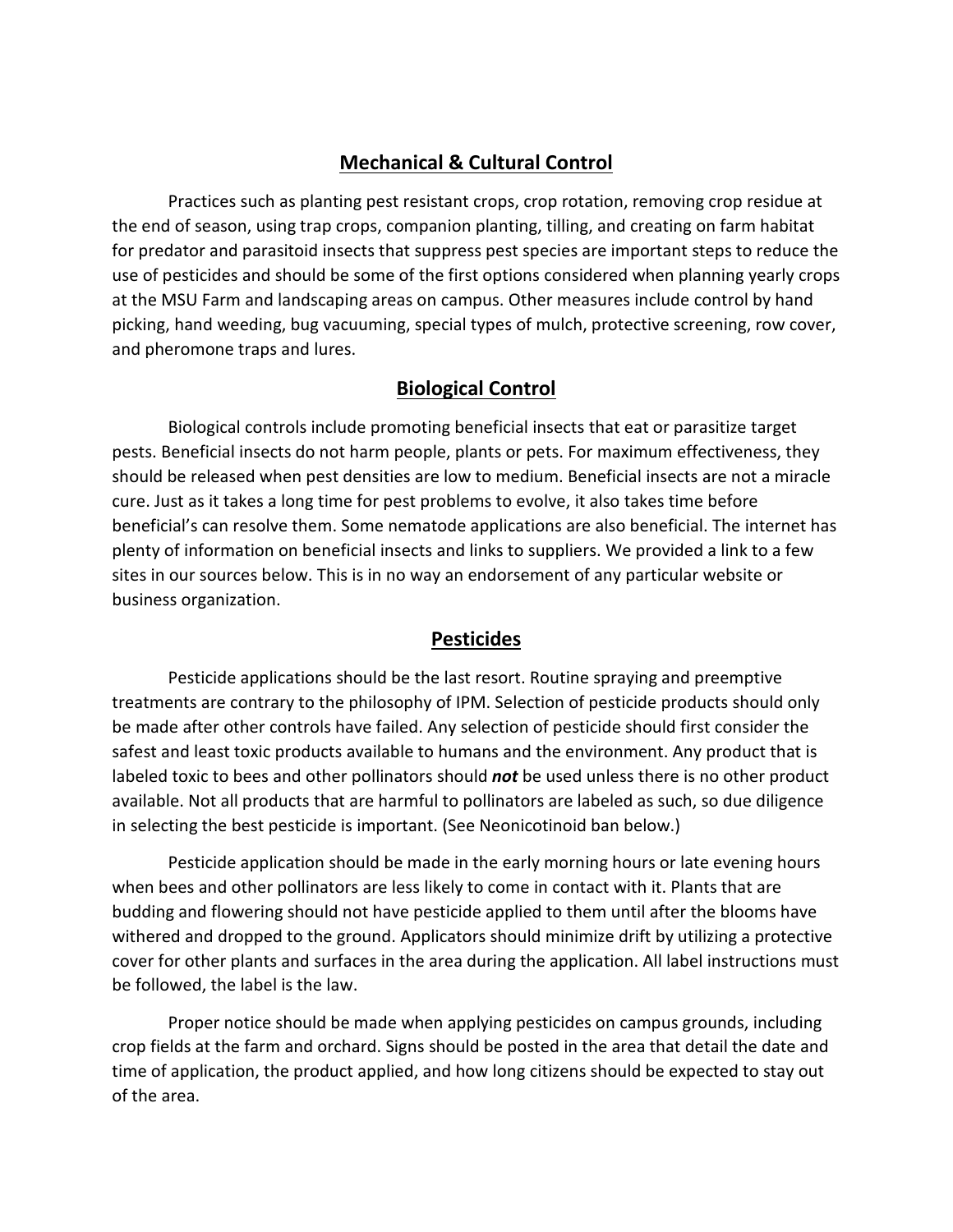Some areas of campus may be declared pesticide free zones, including the Outdoor Classroom behind Lappin Hall and the Carbon Pocket Park behind Normal Hall. No pesticides should be used in these areas. In addition, any areas treated should not be in the path of direct runoff to any campus streams or lake. Any application of pesticides adjacent to water ways must follow proper procedure as outlined on the manufacturer's label with respect to water ways. Applicators must consider the forecast of rain potential to minimize pesticide runoff.

#### **Campus Neonicotinoid Ban**

Recent studies [\(Hopwood, et.al.,](http://www.xerces.org/neonicotinoids-and-bees/) 2012) have shown a strong correlation between neonicotinoid pesticides and increased susceptibility to parasites and pathogens that can lead to colony collapse disorder in domesticated bees. Native bees are also on the decline, as well as many species of butterflies, moths and other pollinators. Neonicotinoids have a negative effect on insect nervous systems, by blocking nerve impulses. Neonicotinoids are systemic chemicals; they are absorbed by the plant and are transferred through the vascular system, making the plant itself toxic to insects. These residues are found in pollen and nectar and are consumed by flower-visiting insects. The long-lasting presence of neonicotinoids in plants (months to years) makes it possible for these chemicals to harm pollinators, even when the initial application is made outside of the bloom period, to the seed, or directly to the ground.

Unfortunately, current regulations have not addressed these concerns and our regulators are slow to act on such important developments. In light of the preliminary research that has been done, we must conclude that neonicotinoid products are harmful to pollinators and take steps to reduce the impact on pollinators. MSU will follow best practices by banning the use of neonicotinoid pesticides on plants and ground surfaces that may come in contact with pollinators. This includes the six insecticides with any of the following ingredient names; *acetamiprid, clothianidin, imidacloprid, dinotefuran, thiacloprid, and thiamethoxam.* Since neonicotinoids can be applied as seed coatings, soil drenches or granules, foliar sprays, direct injection into tree trunks, or by introduction of the insecticide to irrigation water, persons responsible with the selection of pesticides must keep in mind the variety of products that may contain neonicotinoids and ensure that they are not purchasing these for use on campus property. Plant and seed selection should not have any neonicotinoid compound coatings or systemic presence in the plant. Those who purchase seed and plants should check with the seed manufacturer and/or supply nursery to verify that no seed treatment, coating or application of neonicotinoids has occurred before purchasing.

If future research indicates that neonicotinoids are not responsible for a decline in pollinators, we will revisit the need for the ban and consider reversing it.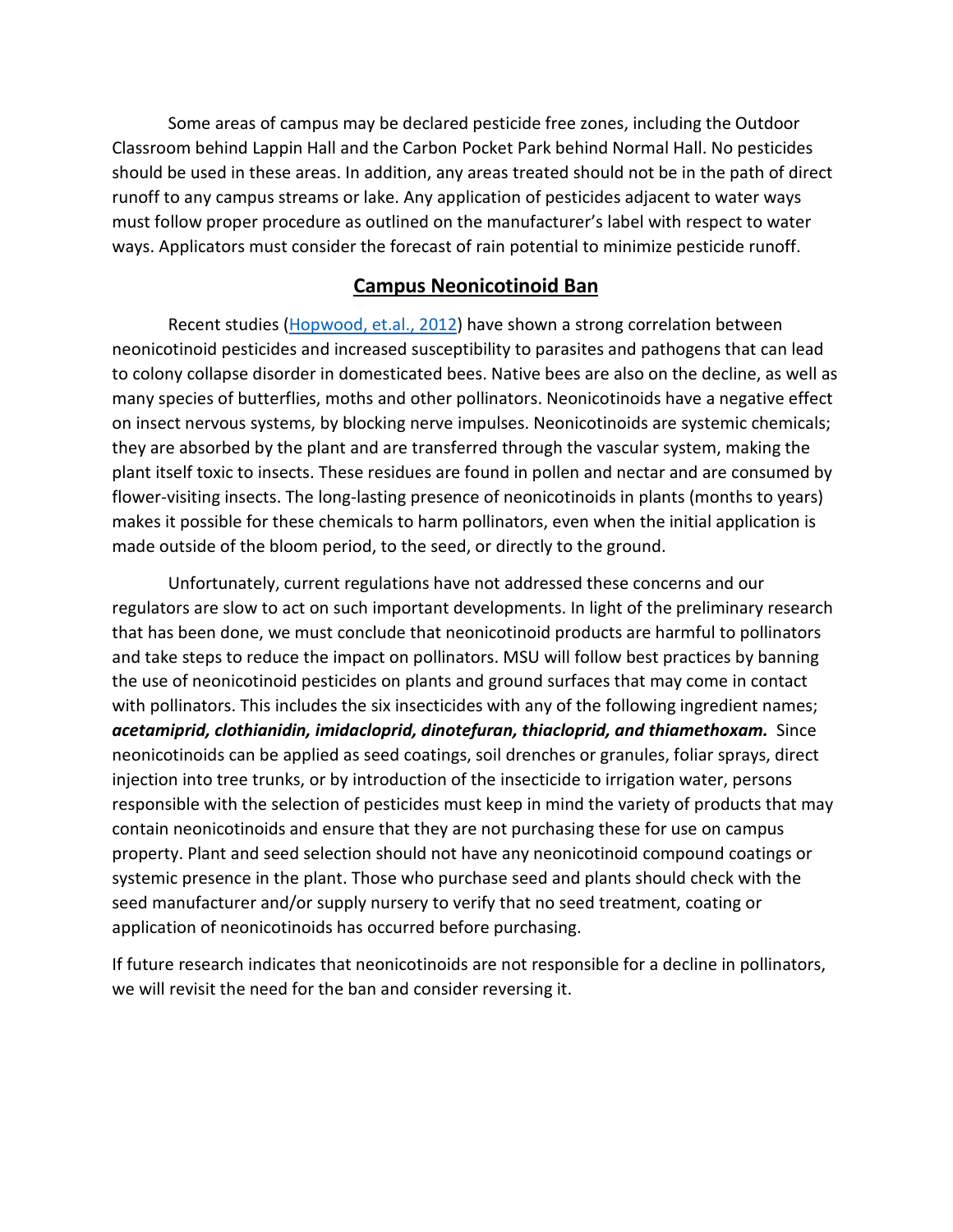# **Tree & Native Plant Links**

Selecting Plants for Pollinators: A Regional Guide for Farmers, Land Managers, and Gardeners in the Eastern Broadleaf Forest Oceanic Province.

<http://pollinator.org/PDFs/Guides/EasternBroadleafOceanicrx20FINAL.pdf>

List of invasive species in Kentucky from Kentucky Exotic Pest Council - [http://www.se](http://www.se-eppc.org/ky/list.htm)[eppc.org/ky/list.htm](http://www.se-eppc.org/ky/list.htm)

[Kentucky Division of Forestry](http://forestry.ky.gov/Pages/default.aspx)

[USDA Forests and Forestry Information](http://www.usda.gov/wps/portal/usda/usdahome?navid=FOREST_FORESTRY)

[The Kentucky Native Plant Society](http://www.knps.org/)

[Native Plant Lists](http://www.plantnative.org/rpl-kytn.htm) 

[Ladybird Johnson Wildflower List for Kentucky](http://www.wildflower.org/collections/collection.php?start=0&collection=KY&pagecount=10&pagecount=50)

US Forest Service – [Invasive Species Information](http://www.fs.fed.us/learn/plants-animals)

#### **Pollinator links**

[Pollinator Partnership](http://www.pollinator.org/index.html)

Pollinator Protection – [Pesticide Environmental Stewardship](http://pesticidestewardship.org/PollinatorProtection/Pages/default.aspx)

[Friends of the Earth: Bee Action Campaign](http://www.foe.org/projects/food-and-technology/beeaction)

Pollinator Live – [A Distance Learning Adventure](http://pollinatorlive.pwnet.org/index.php)

[Bee City & Bee Campus USA](http://www.beecityusa.org/bee-campus-usa.html)

[Kentucky Bee Keepers Association](http://www.ksbabeekeeping.org/)

[Kentucky Department of Agriculture –](http://www.kyagr.com/statevet/honeybees.html) Honey Bees

[Keeping Backyard Bees](http://keepingbackyardbees.com/)

#### **Integrated Pest Management & Pesticide Information**

Kentucky Master Gardner – Integrated Pest Management: <http://www2.ca.uky.edu/agc/pubs/ent/ent69/ent69.pdf>

Kentucky Insect ID database:

<http://www.insectidentification.org/insects-by-state.asp?thisState=Kentucky>

Information on beneficial insects: